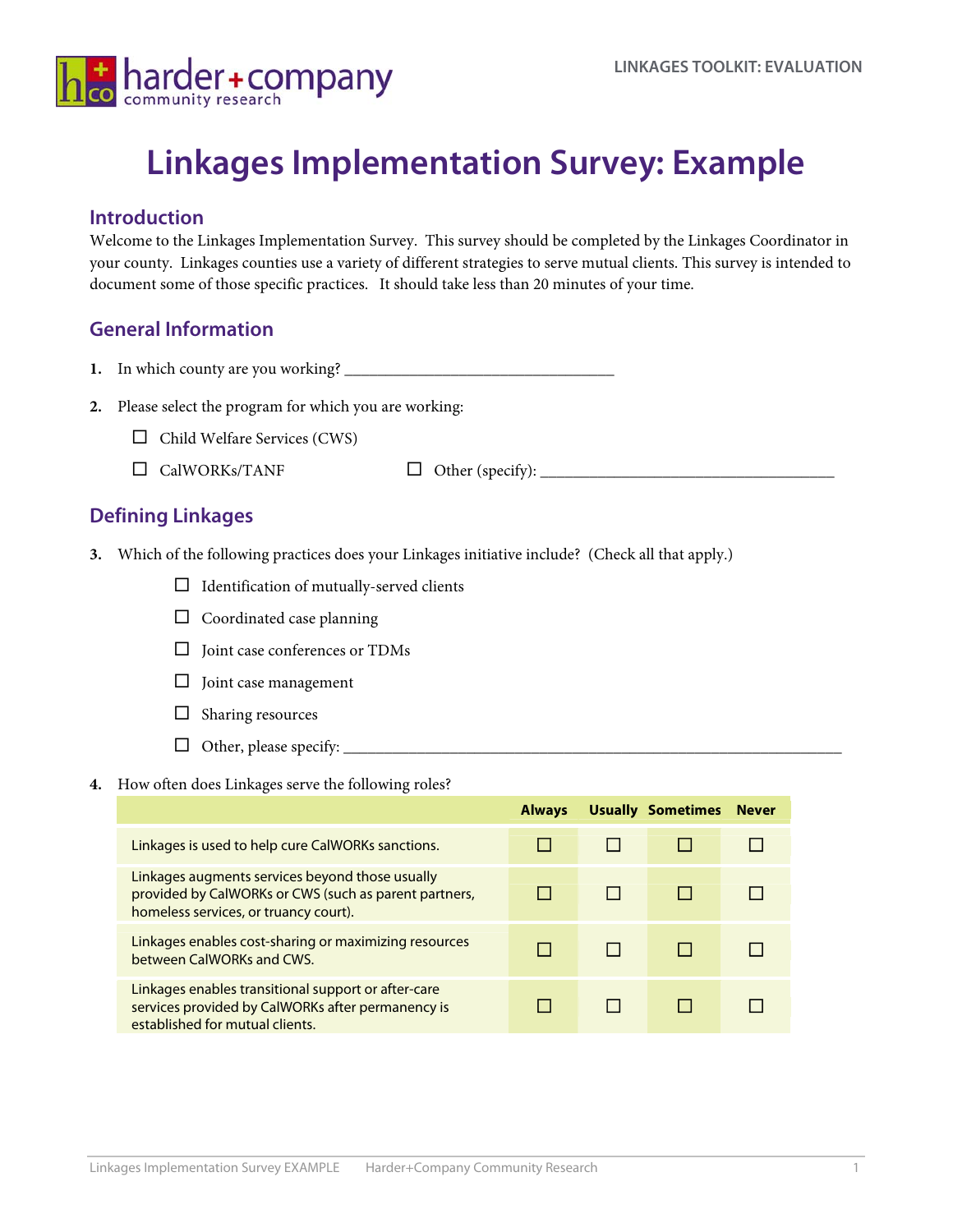# **Identifying Linkages Clients**

**5.** For each population listed below, approximately what percentage currently receives Linkages coordinated services?

|                                                                | <b>None</b>  | Less than<br>20% | 21-40% | $41 - 60%$   | 61-80%         | More than<br>80% | Don't<br>Know |
|----------------------------------------------------------------|--------------|------------------|--------|--------------|----------------|------------------|---------------|
| Voluntary Family Maintenance (FM) and<br>CalWORKs mutual cases | П            | $\mathsf{L}$     | $\Box$ | $\mathsf{L}$ | <b>T</b>       |                  | ш             |
| Court-ordered FM and CalWORKs mutual<br>cases                  | П            | П                |        | П            | П              |                  | $\Box$        |
| Family Reunification (FR)/AB 429 and<br>CalWORKs mutual cases  | П            | П                |        | П            | П              |                  | $\Box$        |
| <b>FR trial visit and CalWORKs mutual cases</b>                | П            | П                | H      | П            | П              |                  | П             |
| <b>Emergency Response (ER) and CalWORKs</b><br>mutual cases    | $\Box$       | П                |        | П            | $\mathbb{R}^n$ |                  | П             |
| Aftercare and CalWORKs mutual cases                            | $\mathsf{L}$ | $\mathbf{1}$     | H      | П            | $\perp$        | $\mathbf{I}$     | П             |
| Emancipating foster teens with a child                         | I.           | П                |        | П            | ш              |                  | $\Box$        |

Please describe any additional populations included in your Linkages initiative: \_\_\_\_\_\_\_\_\_\_\_\_\_\_\_\_\_\_\_\_\_\_\_\_\_\_\_\_\_

**6.** Which of the following client behaviors or risk factors do you target through your Linkages initiative? *Check all that apply.*

 $\mathcal{L}_\text{max}$  , and the set of the set of the set of the set of the set of the set of the set of the set of the set of the set of the set of the set of the set of the set of the set of the set of the set of the set of the

- No target all co-served families are included
- $\Box$  Families with substance abuse issues
- $\Box$  Families with court involvement (truancy)
- $\Box$  Homeless families
- $\Box$  Pregnant teens
- $\Box$  Families with domestic violence issues
- Other, please specify: \_\_\_\_\_\_\_\_\_\_\_\_\_\_\_\_\_\_\_\_\_\_\_\_\_\_\_\_\_\_\_\_\_\_\_\_\_\_\_\_\_\_\_\_\_\_\_\_\_\_\_\_\_\_\_\_\_\_\_\_\_\_\_
- **7.** Of all the people who are eligible for your Linkages services, approximately what percentage are you currently serving?
	- $\Box$  Less than 20%
	- $\Box$  21-40%
	- $\Box$  41-60%
	- $\Box$  61-80%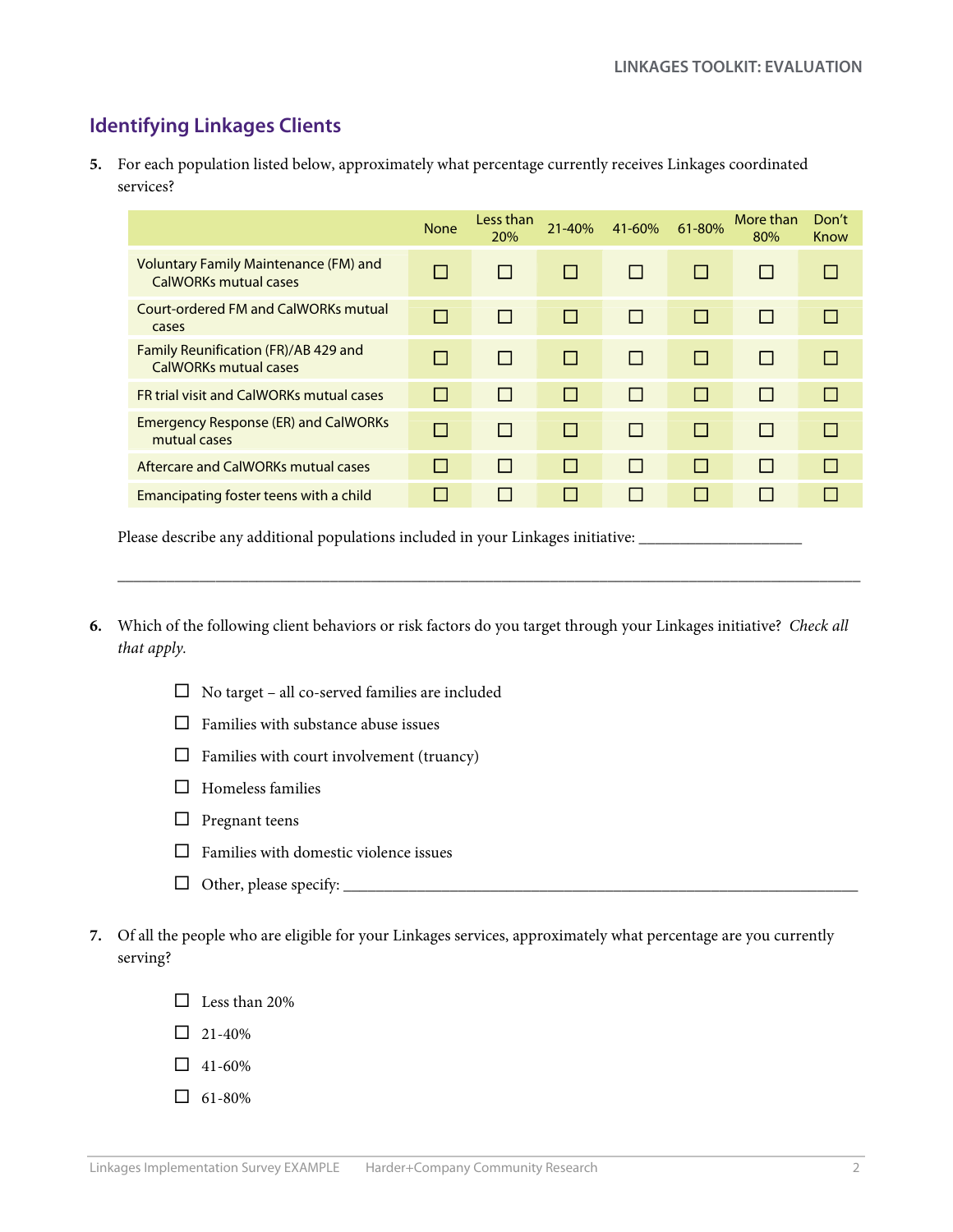$\Box$  More than 80%

 $\Box$  Don't know

**8.** At what point are mutual clients identified?

|                                              | <b>Always</b> | <b>Usually</b> | <b>Sometimes</b> | <b>Never</b> |
|----------------------------------------------|---------------|----------------|------------------|--------------|
| Through the hotline                          | H             | $\perp$        |                  | ш            |
| During Emergency Response (ER)               | $\mathbf{L}$  | $\perp$        |                  | $\mathbf{1}$ |
| When family applies for CalWORKs benefits    |               | $\perp$        |                  | $\mathbf{1}$ |
| Anytime during Child Welfare case management |               | ш              |                  | ш            |
| Anytime during CalWORKs case management      |               | ш              |                  | $\mathbf{1}$ |
| Upon closure of Child Welfare case           |               | ш              |                  | l 1          |
| Upon closure of CalWORKs case                |               | ш              |                  | l 1          |
| Other:                                       |               |                |                  |              |

- **9.** Who is responsible for checking whether clients are both Child Welfare and CalWORKs clients? (Check all that apply.)
	- $\square$  Each case worker is responsible for checking his/her clients.
	- $\Box$  Designated person(s) in the Child Welfare program checks and informs all case workers.
	- $\Box$  Designated person(s) in the CalWORKs program checks and informs all case workers.
	- $\Box$  Designated person(s) outside of the programs checks and informs all case workers.
	- Other, please specify: \_\_\_\_\_\_\_\_\_\_\_\_\_\_\_\_\_\_\_\_\_\_\_\_\_\_\_\_\_\_\_\_\_\_\_\_\_\_\_\_\_\_\_\_\_\_\_\_\_\_\_\_\_\_\_\_\_\_
- **10.** How does the checking occur? (Check all that apply.)
	- $\Box$  Automated case matching is done in our data system on a daily or weekly basis.
	- $\Box$  Designated staff member(s) have access to both our Child Welfare and CalWORKs data systems and compares client records.
	- $\Box$  Client lists are compared in person at our Linkages team meetings.
	- $\Box$  Case workers ask the clients.
	- Other, please specify: \_\_\_\_\_\_\_\_\_\_\_\_\_\_\_\_\_\_\_\_\_\_\_\_\_\_\_\_\_\_\_\_\_\_\_\_\_\_\_\_\_\_\_\_\_\_\_\_\_\_\_\_\_\_\_\_\_\_

# **Level of Implementation**

**11.** How many Child Welfare offices are located in your county? \_\_\_\_\_\_\_\_\_\_\_\_\_

**12.** In how many of these Child Welfare offices has Linkages been implemented in the following ways?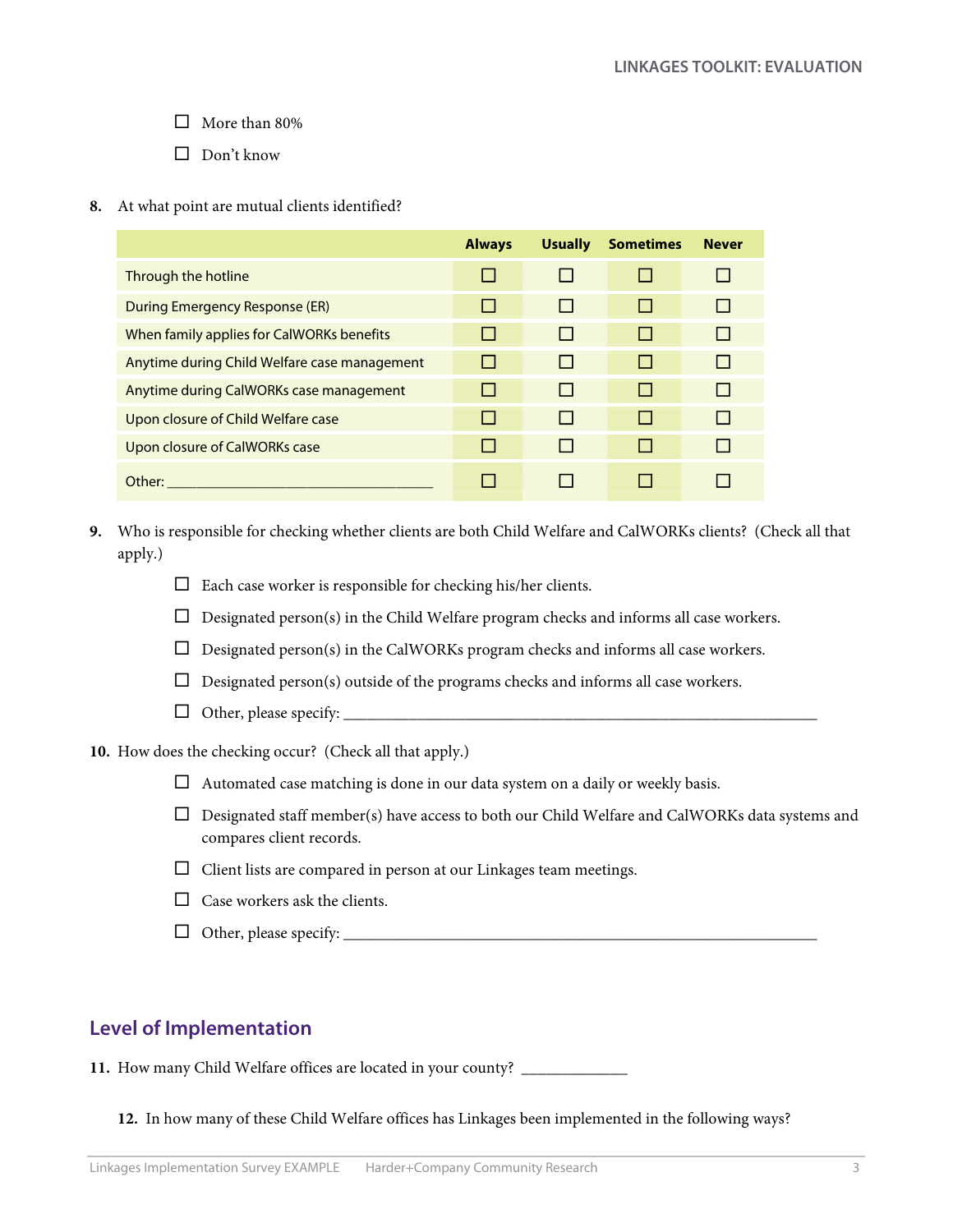### **LINKAGES TOOLKIT: EVALUATION**

| a) Linkages policy is in place in this many offices:                                           |  |
|------------------------------------------------------------------------------------------------|--|
| b) Staff have been trained on Linkages in this many offices:                                   |  |
| c) Case coordination is occurring with staff from this many offices:                           |  |
| d) Clients are receiving coordinated services at this many offices:                            |  |
| 13. How many CalWORKs offices are located in your county? ________________                     |  |
| 14. In how many of these CalWORKs offices has Linkages been implemented in the following ways? |  |
| a) Linkages policy is in place in this many offices:                                           |  |
| b) Staff have been trained on Linkages in this many offices:                                   |  |
| c) Case coordination is occurring with staff from this many offices:                           |  |
| d) Clients are receiving coordinated services at this many offices:                            |  |
| 15. Are CalWORKs and CWS offices co-located in the same building?                              |  |
| All agency offices are co-located.                                                             |  |
| Some agency offices are co-located.                                                            |  |
| No agency offices are co-located.                                                              |  |
| 16. Are CalWORKs and CWS personnel located in the same office?                                 |  |
| All personnel are co-located.                                                                  |  |

- $\Box$  Some personnel are co-located.
- No personnel are co-located.

# **Coordinated Services**

**17.** Which of the following identification and screening practices are currently part of your Linkages initiative?

|                                                                                        | <b>Always</b> | <b>Usually Sometimes</b> | <b>Never</b> |
|----------------------------------------------------------------------------------------|---------------|--------------------------|--------------|
| Identification of joint cases.                                                         |               |                          |              |
| Linking Child Welfare data with CalWORKs data to identify<br>and track mutual clients. | $\mathbf{L}$  |                          |              |
| CWS referrals are screened for economic need.                                          |               |                          |              |
| CalWORKs families are screened for risk of neglect/abuse.                              |               |                          |              |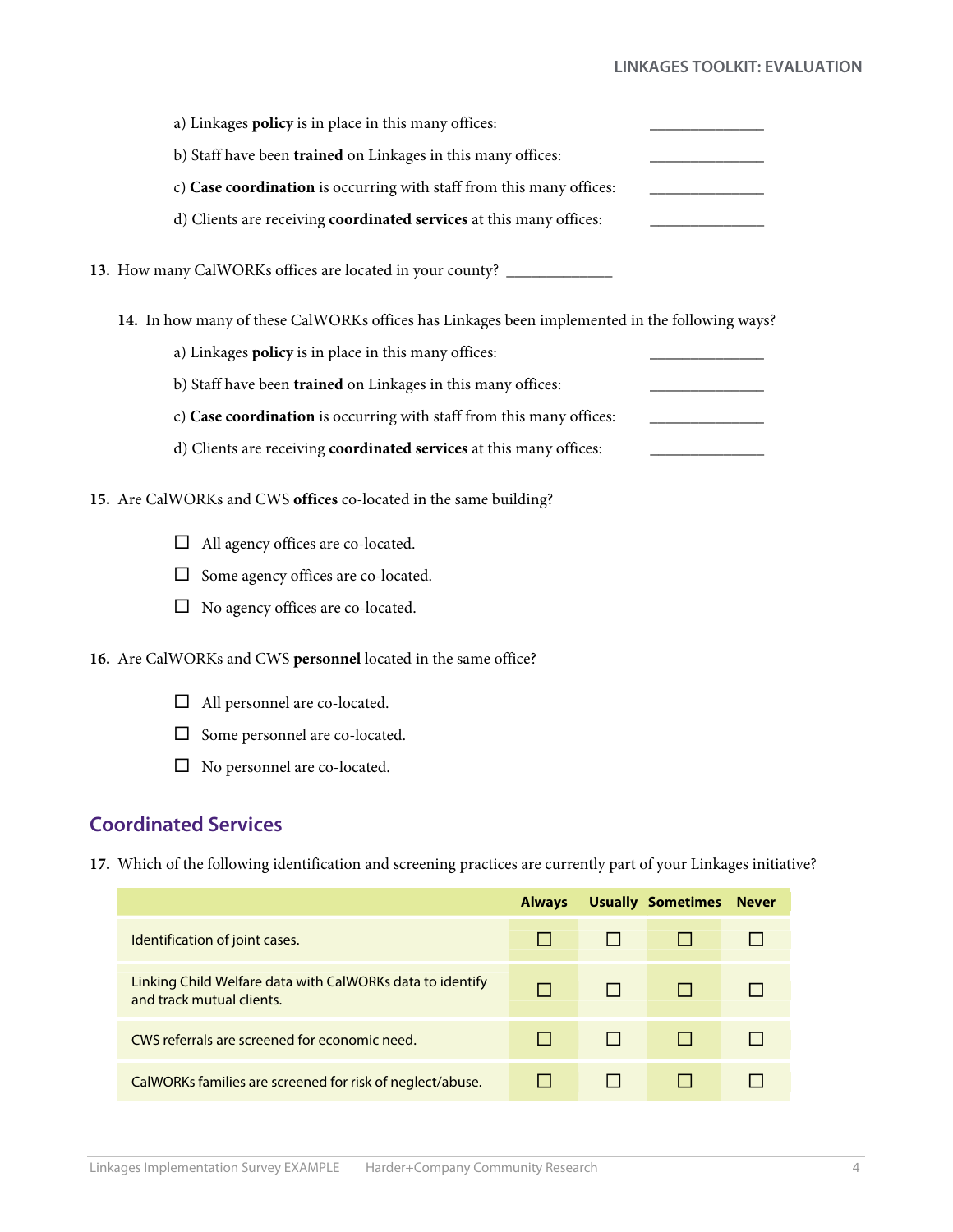#### **LINKAGES TOOLKIT: EVALUATION**

| Other (please specify): ___________ |  |  |
|-------------------------------------|--|--|

**18.** How does your Linkages initiative integrate Differential Response (if at all)?

| We provide Linkages services to families being served by<br><b>Differential Response.</b><br>Families in all pathways of Differential Response are<br>periodically reassessed for CalWORKs eligibility or |
|-----------------------------------------------------------------------------------------------------------------------------------------------------------------------------------------------------------|
|                                                                                                                                                                                                           |
| involvement.                                                                                                                                                                                              |

**19.** Which of the following case management strategies are currently part of your Linkages initiative?

|                                                                                                  | <b>Always</b> | <b>Usually Sometimes</b> | <b>Never</b> |
|--------------------------------------------------------------------------------------------------|---------------|--------------------------|--------------|
| Joint home visits with CalWORKs and CWS staff.                                                   |               |                          |              |
| Coordinated case planning.                                                                       | $\mathsf{L}$  |                          |              |
| Incorporating Linkages in Team Decision Making.                                                  |               | $\mathbf{L}$             |              |
| Incorporating Linkages in Multi-Disciplinary Teams.                                              |               |                          |              |
| Using parent engagement strategies to include parents in<br>case planning with CWS and CalWORKs. | П             | <b>Talent</b>            |              |

 $\mathcal{L}_\text{max}$  , and the set of the set of the set of the set of the set of the set of the set of the set of the set of the set of the set of the set of the set of the set of the set of the set of the set of the set of the

**20.** Which of the following strategies are currently part of your Linkages initiative?

|                                                                                                                                            | <b>Always</b> | <b>Usually Sometimes</b> | <b>Never</b> |
|--------------------------------------------------------------------------------------------------------------------------------------------|---------------|--------------------------|--------------|
| Providing Linkages services to cure CalWORKs sanctions.                                                                                    |               |                          |              |
| Augmenting services beyond those usually provided by<br>CalWORKs or CWS (such as parent partners, homeless<br>services, or truancy court). |               |                          |              |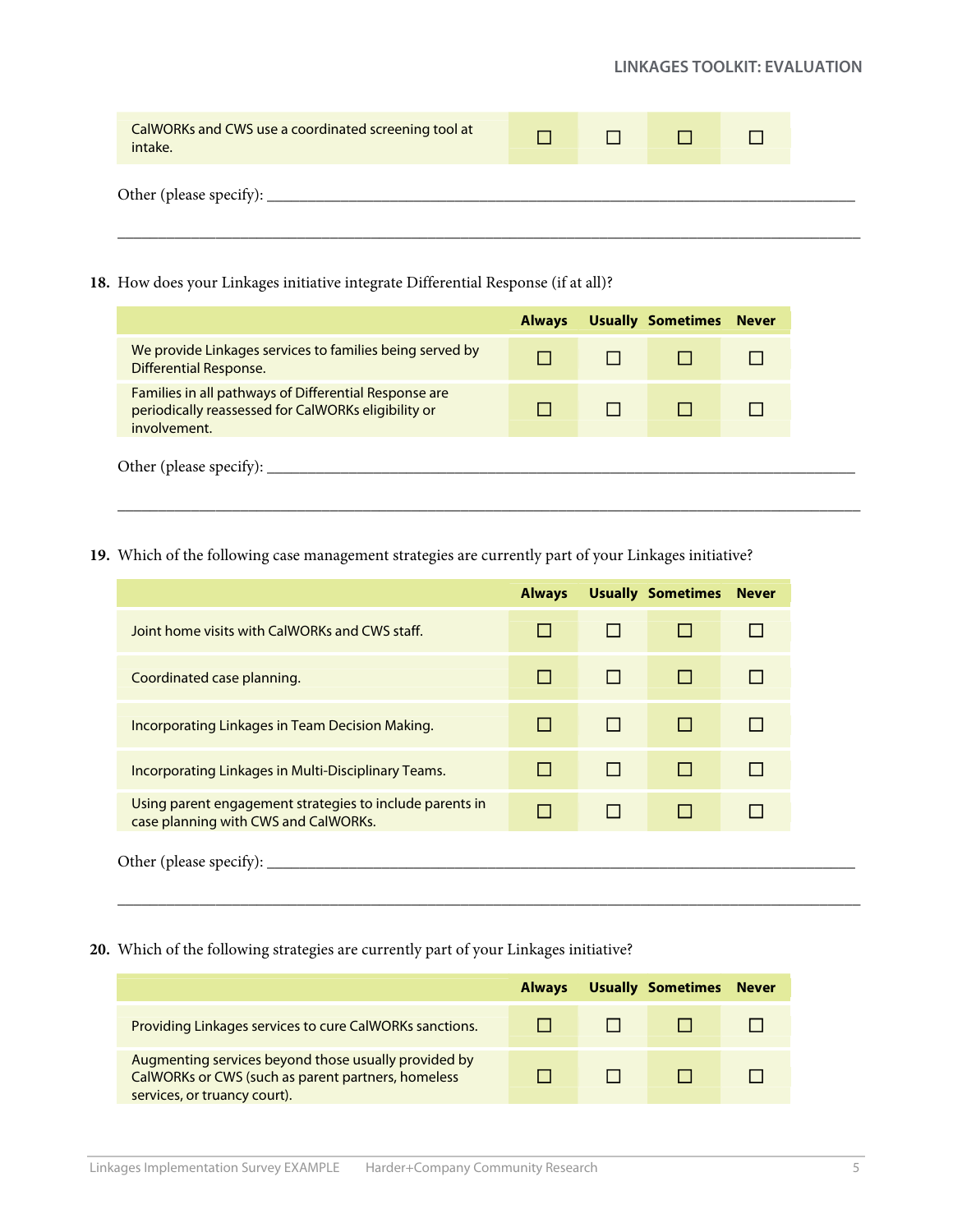# **Coordinated Case Planning**

**21.** How do CalWORKs and CWS case workers *typically* handle case plans for mutual clients?

- $\Box$  Each program develops its own case independently.
- $\Box$  Each program develops an independent case plan, but they are required to share them with the other program.
- $\Box$  Two case plans are developed, but case plan goals, services, and timelines are coordinated to meet the prioritized needs of the family.
- $\Box$  Staff from both programs are required to develop one unified case plan when a client has an open case in CalWORKs and in CWS.
- Other, please specify: \_\_\_\_\_\_\_\_\_\_\_\_\_\_\_\_\_\_\_\_\_\_\_\_\_\_\_\_\_\_\_\_\_\_\_\_\_\_\_\_\_\_\_\_\_\_\_\_\_\_\_\_\_\_\_\_\_\_\_\_\_\_\_

**22.** How do CalWORKs and CWS *typically* designate case managers for mutual clients in Linkages?

- There are **two different** case managers, one from each program.
- $\Box$  There are two case managers, but one may be assigned as primary or lead case manager for the family.
- $\Box$  There is only one primary or lead case manager.
- Other, please specify: \_\_\_\_\_\_\_\_\_\_\_\_\_\_\_\_\_\_\_\_\_\_\_\_\_\_\_\_\_\_\_\_\_\_\_\_\_\_\_\_\_\_\_\_\_\_\_\_\_\_\_\_\_\_\_\_\_\_\_\_\_\_\_

**23.** How do CalWORKs and CWS staff *typically* evaluate client progress on case plans for mutual clients?

- Staff are **encouraged, but not required** to discuss case progress with the other program worker, as needed.
- There is a **required process** to evaluate progress by both caseworkers (but regular contact is not required).
- $\Box$  Staff are **required** to have **regular contact** with the other caseworker to track the progress of the two case plans.
- Staff are **required** to work in a **team with the other program on all aspects of the case**, from assessment to case resolution.
- Other, please specify: \_\_\_\_\_\_\_\_\_\_\_\_\_\_\_\_\_\_\_\_\_\_\_\_\_\_\_\_\_\_\_\_\_\_\_\_\_\_\_\_\_\_\_\_\_\_\_\_\_\_\_\_\_\_\_\_\_\_\_\_\_\_\_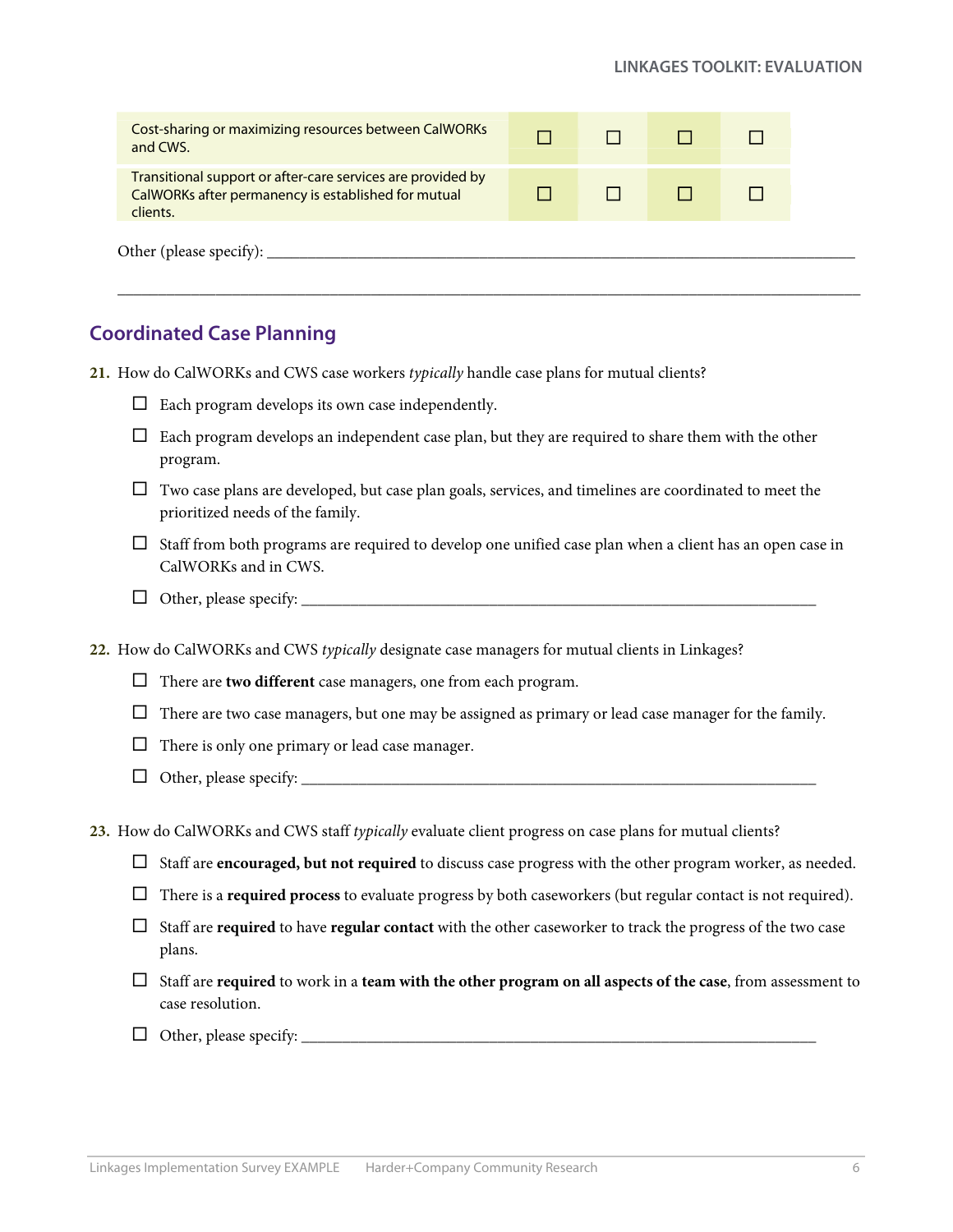# **Assessment & Communication**

- **24.** How is communication *typically* managed between CalWORKs and CWS case workers regarding assessment of mutual clients?
	- Staff are **encouraged, but not required** to discuss the case with the other program worker as needed.
	- Staff are **required** to **communicate** with the other program worker about the family's needs (but are not required to share information)
	- Staff are **required** to **communicate and share assessment information** with the other program worker.
	- Staff are **required** to participate in a **joint assessment process** with the other program worker, which also involves communicating and sharing information with the other worker
	- Other, please specify: \_\_\_\_\_\_\_\_\_\_\_\_\_\_\_\_\_\_\_\_\_\_\_\_\_\_\_\_\_\_\_\_\_\_\_\_\_\_\_\_\_\_\_\_\_\_\_\_\_\_\_\_\_\_\_\_\_\_\_\_\_\_\_
- **25.** How frequently do staff from both CalWORKs and CWS *typically* meet to discuss mutual clients?
	- $\Box$  Less than once every six months.
	- $\Box$  Once every five to six months.
	- $\Box$  Once every two to four months.

\_\_\_\_\_\_\_\_\_\_\_\_\_

\_\_\_\_\_\_\_\_\_\_\_\_\_

- □ Once a month
- $\Box$  More than once a month
- $\Box$  Don't know

# **Number of Clients**

**26.** About how many families in your county were simultaneously eligible for CalWORKs and involved with Child Welfare services at some point during the most recently completed fiscal year?

**27.** About how many Linkages clients did you serve at some point during the most recently completed fiscal year?

# **Linkages Data Systems**

- **28.** Are Linkages clients consistently identified in a computer-based data system? (Check all that apply.)
	- $\Box$  Yes, in our CalWORKs or Welfare-To-Work data system.
	- $\Box$  Yes, in CWS/CMS.
	- $\Box$  Yes, in an external database.
	- $\Box$  Not in any database, only in case notes.
	- $\Box$  We have no system for identifying Linkages clients.